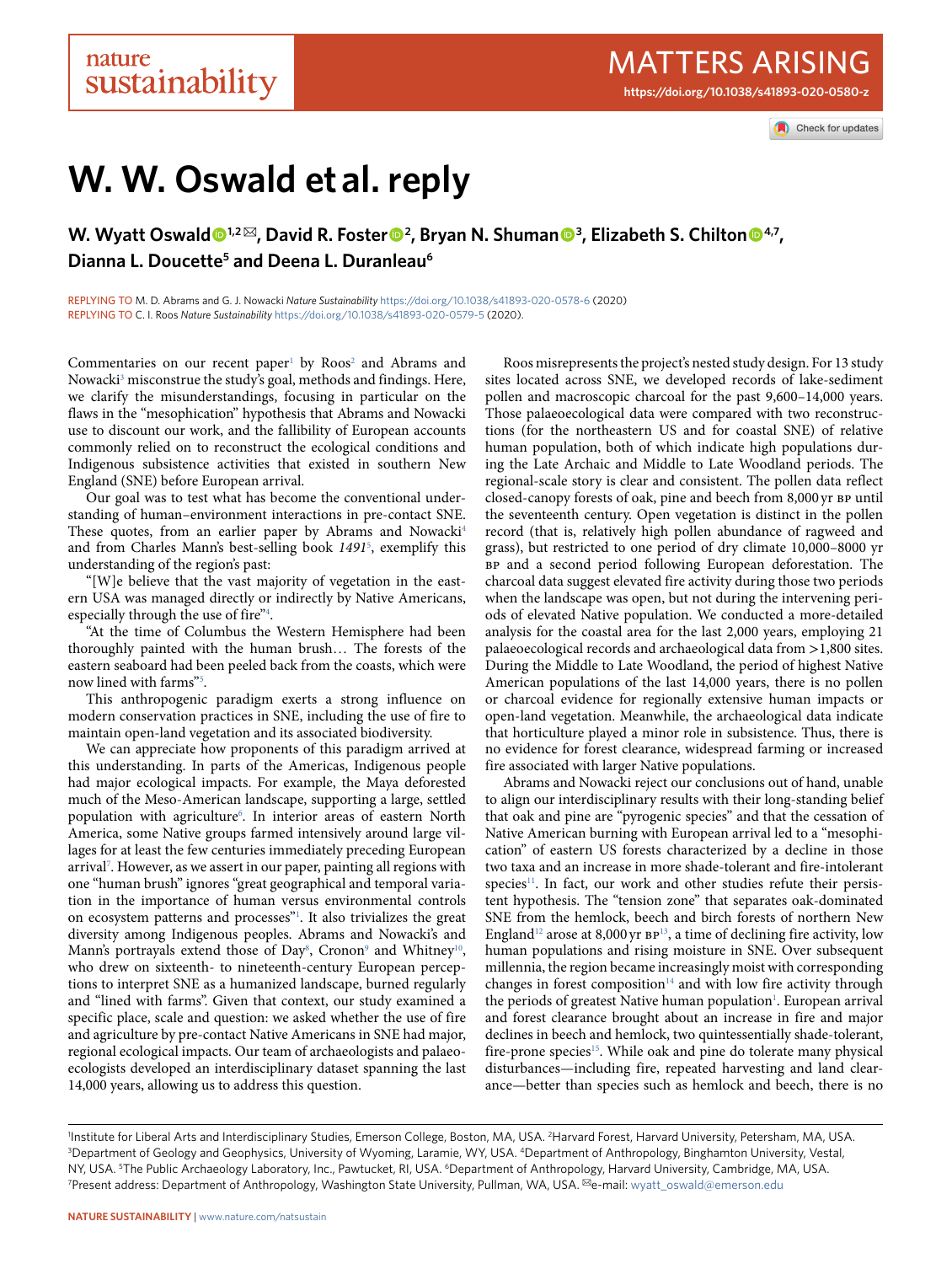### Matters Arising **Nature Sustainability**



<span id="page-1-0"></span>**Fig. 1 | Postglacial palaeoenvironmental and archaeological data from SNE. a**, Left: index of past changes in the relative size of the Indigenous human population of the northeastern US over the past [1](#page-2-0)4,000 years. Note that an incorrect version of this dataset appeared in our paper<sup>1</sup> in Figs. 2c and 4d, erroneously showing an index value of zero at 0 yr BP. Right: numbers of archaeological sites in the coastal region of SNE during different periods: PI, Palaeo-Indian; EA, Early Archaic; MA, Middle Archaic; LA, Late Archaic; EW, Early Woodland; MLW, Middle–Late Woodland; C, Colonial. **b**, Lake-sediment charcoal data from six sites in the northern/inland part of the study area. CHAR-z values are *z* scores of charcoal accumulation rates (pieces cm<sup>−2</sup> yr<sup>−1</sup>) interpolated at 50-yr intervals and based on the means and standard deviations for the period >500 yr bp. The black lines are the data from each site; the orange lines are the mean for all 13 charcoal records. Numbers are shown for CHAR-z values exceeding the *x* axis. **c**, The blue line is a reconstruction of effective precipitation (mm yr−<sup>1</sup> ) for SNE; the red line is a sea surface temperature reconstruction from site GGC30 (°C). **d**, Lake-sediment charcoal data from seven sites in the southern/coastal part of the study area, plotted as in **b**. In all graphs, the orange shading marks the 10,000-8,000 yr Bp period of elevated fire activity and open *Quercus* woodlands across the region. See Oswald et al[.1](#page-2-0) for references.

evidence that they are solely reliant on fire. Instead, various studies provide strong support that oak and pine respond to a complex of factors, such as climatic variability and myriad disturbances, including land use  $16,17$  $16,17$ . Thus, the forest changes observed in SNE over the last 150 years are not driven by fire suppression, as is the case in many parts of western North America, but instead are controlled primarily by post-agriculture successional dynamics<sup>18</sup> interacting with the long-term trend of increasing moisture $14,16$  $14,16$ .

Roos suggests that, by calculating charcoal averages, we overlook the signal of Native American "fire management". We presented average values to highlight regional patterns, as that is the scale of the question we set out to test. We also plotted the data from all 13 charcoal records, and we can examine them individually (Fig. [1\)](#page-1-0). The charcoal data feature a substantial amount of variability. However, two features—high values at 10,000–8,000 yr bp and after European colonization—are shared by multiple records and are interpretable in terms of climate and land-use history. Abrams and Nowacki claim that we "ignored at least 15–20 sites in the study area with clear evidence of frequent pre-European fires", but they fail to provide a single citation or any data to support this assertion. The two palaeoecological studies that Abrams and Nowacki cite to support their claim of widespread Native use of fire in SNE do not appear in peer-reviewed journals<sup>[19](#page-2-18)[,20](#page-2-19)</sup>.

Both Roos and Abrams and Nowacki overlook our evidence for, and discussion of, local-scale ecological impacts, including fire. We wrote:

"Middle–Late Woodland subsistence practices, such as hunting, fishing, plant gathering and small-scale farming (Fig. [1b\)](#page-1-0), apparently resulted in local ecological impacts without transforming the broader forested landscape"<sup>1</sup>.

"Archaeological evidence indicates a dense pre-contact population that utilized a range of upland, estuarine, near-shore and marine resources (Fig. [1b\)](#page-1-0), undoubtedly resulting in fine-scale ecological impacts. Charcoal peaks at some sites (4 of 13) during the Late Archaic and, to a lesser extent (2 of 21), the Middle–Late Woodland suggest a dispersed pattern of fire that may represent local human influence"<sup>[1](#page-2-0)</sup>.

Given the large population and widespread distribution of Native American groups before contact, it seems highly likely that people set some wildfires, purposefully or accidentally. Compared with charcoal records from various forest types and fire regimes across North America<sup>21-24</sup>, the charcoal accumulation rates in our records are relatively high (averaging >5 pieces cm<sup>−</sup><sup>2</sup> yr<sup>−</sup><sup>1</sup> ), probably reflecting low-severity surface fires with incomplete combustion of fuels. However, we conclude that to understand the spatial and temporal dynamics of SNE forests there is no need to invoke the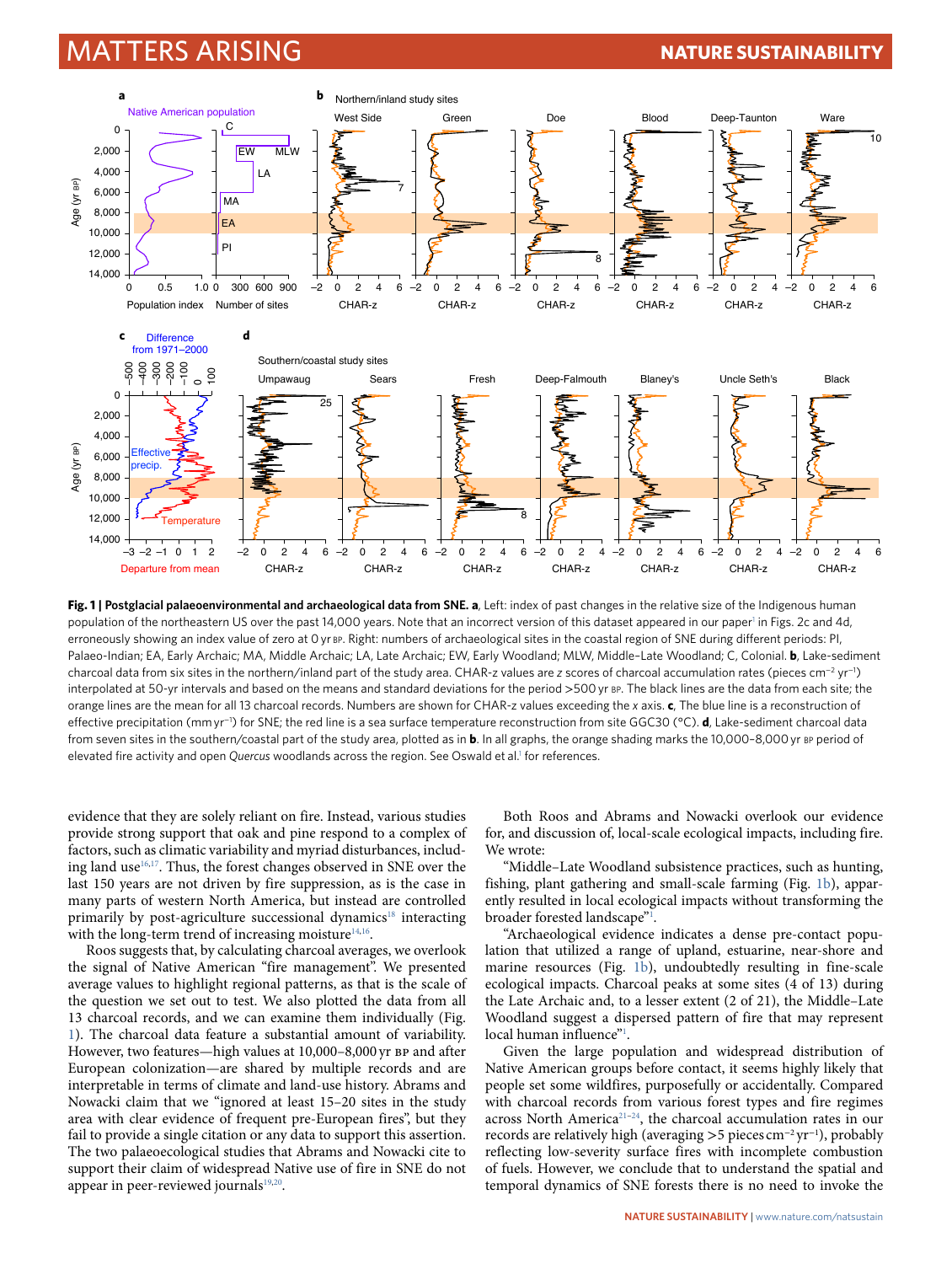impacts of Native Americans, except at local scales. This study and our other recent work show that shifts in temperature and moisture, interacting with the inland-coast environmental gradient and soil variability, explain the patterns of forest composition throughout the postglacial interval<sup>[13](#page-2-12),14</sup>.

How then do we reconcile this understanding of the pre-contact landscape of SNE with historical accounts suggesting widespread burning and farming by Native Americans? As discussed by many scholars, the early European reports were few, dispersed, varied and influenced by economic and sociopolitical agendas<sup>25</sup>. Much was unfamiliar for European observers, including the subsistence practices of the region's Native people and the ecology of its landscapes; descriptions of coastal meadows probably refer to SNE's ubiquitous salt marshes rather than Native farms. While some accounts describe settled villages with large open fields, other writings, such as this from Josselyn in 1674, paint a contrasting picture: "Towns they have none, being always removing from one place to another for conveniency of food. … I have seen half a hundred of their Wigwams together in a piece of ground and within a day or two, or a week they have all been dispersed"[26.](#page-2-23) This and similar accounts underscore the mobility of Native peoples in this region, consistent with the archaeological record; there is no evidence for permanent villages, fortifications or intensive farming before European contact<sup>27</sup>.

Moreover, all European accounts post-date contact (Cronon<sup>9</sup>, for example, cites observations as late as 1796 to 1817 by Yale President Timothy Dwight) and describe cultures under transition. Since the early 1500s, thousands of Europeans interacted with Indigenous people along the northeastern US coast; this explains why in 1602 Gosnold encountered Native Americans off Martha's Vineyard paddling a Biscay shallop, wearing pantaloons and shouting "Hallo!"<sup>28</sup>. Europeans disrupted Native society through disease, violence and access to new materials and technologies. As a result of these upheavals, Native peoples concentrated at settled coastal locations, becoming increasingly sedentary and reliant on agriculture for food and trade<sup>29</sup>. European accounts of Native American lifestyle and subsistence are, by definition, post-contact and shaped by European influences. Archaeological and palaeoecological studies provide a more complete means for understanding the complex pre-contact cultural and natural landscapes of SNE. Thus, there is an irony in the suggestion that our findings are an affront to Native Americans when previous interpretations of thousands of years of Native culture were based on the narrow perspectives of European observers in the process of colonizing the land and people $8-10$  $8-10$ .

Throughout the Americas, various lines of evidence, including the archaeological record, palaeoecological data and oral histories, demonstrate complex human–environment dynamics over thousands of years. Eastern North America provides an instructive example of how those dynamics arise and vary across time and space through the interactions of the regional landscape, variations in natural resources and human agency. When maize arrived in the region during the late Holocene, it was embraced by Iroquoian-speaking people (including the Seneca, as mentioned by Abrams and Nowacki) in southern Ontario and upstate New York. Those Native peoples cleared forests with fire<sup>[22,](#page-2-27)[30](#page-2-28)</sup>, farmed maize intensively and lived in large villages for decades at a time<sup>[7](#page-2-6)</sup>. In SNE, however, horticulture remained supplemental to native foods obtained through seasonal movement across the landscape, including abundant resources from coastal waters, and thus widespread forest clearance and intensive use of fire were not required. Over more than 10,000 years of unfolding environmental challenges, these varied and flexible subsistence activities allowed the Native peoples of SNE to develop widespread, complex and highly successful societies $27,31$  $27,31$ .

#### **Data availability**

The data that support the findings of this study are available from the corresponding author upon request.

Received: 3 April 2020; Accepted: 18 June 2020; Published online: 20 July 2020

#### **References**

- <span id="page-2-0"></span>1. Oswald, W. W. et al. Conservation implications of limited Native American impacts in pre-contact New England. *Nat. Sustain.* **3**, 241–246 (2020).
- <span id="page-2-1"></span>2. Roos, C. I. Scale in the study of Indigenous burning. *Nat. Sustain.* [https://doi.](https://doi.org/10.1038/s41893-020-0579-5) [org/10.1038/s41893-020-0579-5](https://doi.org/10.1038/s41893-020-0579-5) (2020).
- <span id="page-2-2"></span>3. Abrams, M. D. & Nowacki, G. J. Native American imprint in palaeoecology. *Nat. Sustain.* <https://doi.org/10.1038/s41893-020-0578-6> (2020).
- <span id="page-2-3"></span>4. Abrams, M. D. & Nowacki, G. J. Native Americans as active and passive promoters of mast and fruit trees in the eastern USA. *Holocene* **18**, 1123–1137 (2008).
- <span id="page-2-4"></span>5. Mann, C. C. *1491: New Revelations of the Americas Before Columbus* (Knopf, 2005).
- <span id="page-2-5"></span>6. Canuto, M. A. et al. Ancient lowland Maya complexity as revealed by airborne laser scanning of northern Guatemala. *Science* **361**, 1355–1371 (2018).
- <span id="page-2-6"></span>Snow, D. *The Iroquois* (Wiley-Blackwell, 1996).
- <span id="page-2-7"></span>8. Day, G. M. The Indian as an ecological factor in the northeastern forest. *Ecology* **34**, 329–346 (1953).
- <span id="page-2-8"></span>9. Cronon, W. *Changes in the Land: Indians, Colonists, and the Ecology of New England* (Hill & Wang, 1983).
- <span id="page-2-9"></span>10. Whitney G. G. *From Coastal Wilderness to Fruited Plain* (Cambridge Univ. Press, 1994).
- <span id="page-2-10"></span>11. Nowacki, G. J. & Abrams, M. D. The demise of fire and "mesophication" of forests in the eastern United States. *BioScience* **58**, 123–138 (2008).
- <span id="page-2-11"></span>12. Cogbill, C. V., Burk, J. & Motzkin, G. The forests of presettlement New England, USA: spatial and compositional patterns based on town proprietor surveys. *J. Biogeogr.* **29**, 1279–1304 (2002).
- <span id="page-2-12"></span>13. Oswald, W. W. et al. Subregional variability in the response of New England vegetation to postglacial climate change. *J. Biogeogr.* **45**, 2375–2388 (2018).
- <span id="page-2-13"></span>14. Shuman, B. N., Marsicek, J., Oswald, W. W. & Foster, D. R. Predictable hydrological and ecological responses to Holocene North Atlantic variability. *Proc. Natl Acad. Sci. USA* **116**, 5985–5990 (2019).
- <span id="page-2-14"></span>15. Foster, D. R., Motzkin, G. & Slater, B. Land-use history as long-term broad-scale disturbance: regional forest dynamics in central New England. *Ecosystems* **1**, 96–119 (1998).
- <span id="page-2-15"></span>16. McEwan, R. W., Dyer, J. M. & Pederson, N. Multiple interacting ecosystem drivers: toward an encompassing hypothesis of oak forest dynamics across eastern North America. *Ecography* **34**, 244–256 (2011).
- <span id="page-2-16"></span>17. Pederson, N. et al. Climate remains an important driver of post-European vegetation change in the eastern United States. *Glob. Change Biol.* **20**, 2105–2110 (2014).
- <span id="page-2-17"></span>18. Thompson, J. R., Carpenter, D. N., Cogbill, C. V. & Foster, D. R. Four centuries of change in northeastern United States forests. *PLoS ONE* **8**, e72540 (2013).
- <span id="page-2-18"></span>19. Patterson, W. A. III in *Fire in Eastern Oak Forests: Delivering Science to Land Managers* (ed. Dickinson, M. B.) 2–19 (US Department of Agriculture, Forest Service, Northern Research Station, 2006).
- <span id="page-2-19"></span>20. Patterson, W. A. III & Sassaman, K. E. in *Holocene Human Ecology in Northeastern North America* (ed. Nicholas, G. P.) 107–135 (Plenum, 1988).
- <span id="page-2-20"></span>21. Marlon, J., Bartlein, P. J. & Whitlock, C. Fire–fuel–climate linkages in the northwestern USA during the Holocene. *Holocene* **16**, 1059–1071 (2006).
- <span id="page-2-27"></span>22. Munoz, S. E. & Gajewski, K. Distinguishing prehistoric human infuence on late-Holocene forests in southern Ontario, Canada. *Holocene* **20**, 967–981 (2010).
- 23. Lynch, E. A., Hotchkiss, S. C. & Calcote, R. Charcoal signatures defned by multivariate analysis of charcoal records from 10 lakes in northwest Wisconsin (USA). *Quat. Res.* **75**, 125–137 (2011).
- <span id="page-2-21"></span>24. Calder, W. J. et al. Medieval warming initiated exceptionally large wildfre outbreaks in the Rocky Mountains. *Proc. Natl Acad. Sci. USA* **112**, 13261–13266 (2015).
- <span id="page-2-22"></span>25. Chilton, E. S. in *Northeast Subsistence-Settlement Change: A.D. 700–A.D. 1300* (eds Hart, J. & Reith, C.) 289–300 (New York State Museum, 2002).
- <span id="page-2-23"></span>26. Josselyn, J. *Two Voyages to New England* (E. W. Metcalf & Co., 1833).
- <span id="page-2-24"></span>27. Chilton, E. S. in *Ancient Complexities: New Perspectives in Pre-Columbian North America* (ed. Alt, S.) 96–103 (Univ. of Utah Press, 2010).
- <span id="page-2-25"></span>28. Archer, G. *Gosnold's Settlement at Cuttyhunk* (Old South Work, 1902).
- <span id="page-2-26"></span>29. Thomas, P. A. In the Maelstrom of Change: The Indian Trade and Cultural *Process in the Middle Connecticut River Valley 1635–1665*. PhD thesis, Univ. of Massachusetts, Amherst (1979).
- <span id="page-2-28"></span>30. Clark, J. S. & Royall, P. D. Transformation of a northern hardwood forest by aboriginal (Iroquois) fre: charcoal evidence from Crawford Lake, Ontario, Canada. *Holocene* **5**, 1–9 (1995).
- <span id="page-2-29"></span>31. Chilton, E. S. in *Oxford Handbook of North American Archaeology* (ed. Pauketat, T.) 262–272 (Oxford Univ. Press, 2012).